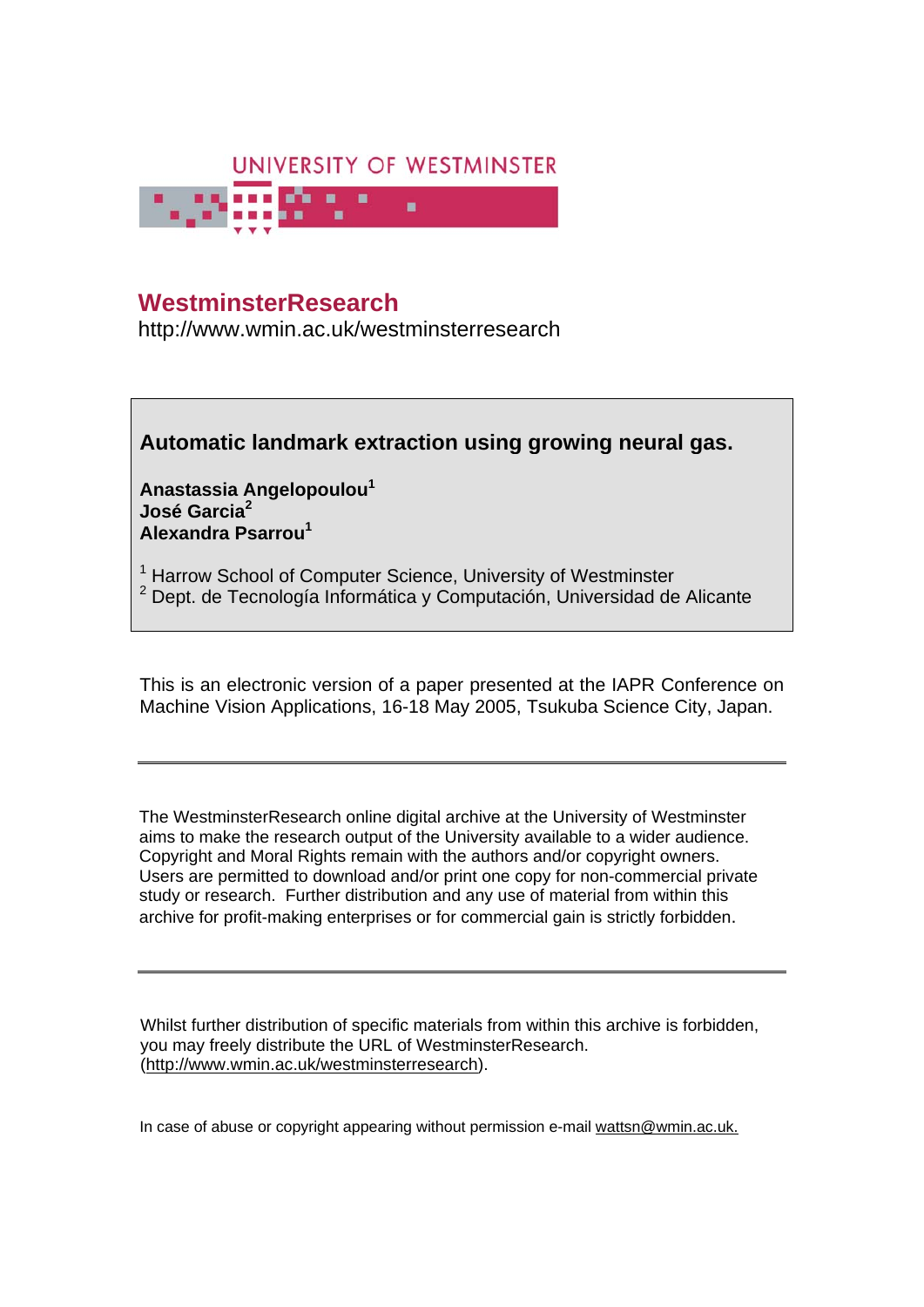### **Automatic landmark extraction using Growing Neural Gas (GNG)**

Anastassia Angelopoulou Dept. of Computer Science University of Westminster, London, UK agelopa@wmin.ac.uk

 José García Dept. de Tecnología Informática y Computación Universidad de Alicante, Alicante, Spain jgarcia@dtic.ua.es

Alexandra Psarrou Dept. of Computer Science University of Westminster, London, UK psarroa@wmin.ac.uk

#### **Abstract**

*A new method for automatically building statistical shape models from a set of training examples and in particular from a class of hands. In this method, landmark extraction is achieved using a self-organising neural network, the Growing Neural Gas (GNG), which is used to preserve the topology of any input space. Using GNG, the topological relations of a given set of deformable shapes can be learned. We describe how shape models can be built automatically by posing the correspondence problem on the behaviour of self-organising networks that are capable of adapting their topology to an input manifold, and due to their dynamic character to readapt it to the shape of the objects. Results are given for the training set of hand outlines, showing that the proposed method preserves accurate models.* 

#### **1 Introduction**

The construction of a detailed model from complex objects such as the human hands is problematic because of the large number of correspondences that need to be made to capture the shape variations. The correspondences can be achieved by generating a set of landmarks manually or automatically. The manual correspondence is both laborious and subjective especially when applied to three-dimensional images.

In this paper, we define a new method for automatically labeling the training set based on the theoretic framework of self-organising neural networks. The key insight is that if enough random patterns are used when the algorithm is applied then the network will place the neurons always in relatively closer positions to the object contour. If any point has more probability of being selected then the algorithm will place a neuron in that point. When the best neuron is selected then all the topological neighbours move towards that neuron.

This work opens up a new research interest in computer vision applications, because GNG can be used as a study for the representation of the contour of two-dimensional objects.

#### **2 Automatic Model Building Methods**

Various attempts have been made to automatically extract landmark points from a set of training examples.

Baumberg and Hogg [8] describe a system, which generates flexible shapes models from walking pedestrians using automatic landmark extraction. Landmarks are generated by computing the principal axis of the boundary and by generating a number of equally spaced points along the boundary. While the process is satisfactory, the parameterisation of the process is arbitrary and is described only for 2D shapes.

Hicks and Bayer [4] describe a system that automatically extracts landmark features from biological specimens, and is used to build an Active Shape Model (ASM). Their approach is based on identifying shape features such as regions of high curvature that can be used to establish point correspondences with boundary length interpolation between these points. While this method works well for diatom species where the heights and the relative position of the contour curvature local maxima and minima change little, it is unlikely that it will be generally successful for shapes such as hands where there are a lot of variations in the shape.

Angelopoulou and Psarrou [7] use 8-connectivity Freeman chain code boundary descriptor to obtain automatically the coordinate of the boundary pixels and the direction of the boundary. It works well with closed boundaries, but it has not been tested on open boundaries. Also, a reference point is required. Because the diameter of the shape boundary varies, it is not clear that corresponding points will always lie to regions with similar curvatures.

Hill and Cris [5] employ a binary tree of corresponded pairs of shapes to generate landmarks automatically. In order to solve the pairwise correspondence problem they use a polygon-based correspondence algorithm. While the algorithm works well with different classes of objects, it assumes that the objects are represented by closed boundaries.

Davies *et. al*. [2] describe a method for automatically building statistical shape models by using the Minimum Description Length (MDL) principle. The MDL is obtained from information theoretic considerations and the model order is defined as the model that minimises the description length. This is a very promising method for measuring the model quality of a statistical shape, but due to the very large number of function evaluations, this optimisation method is computationally expensive.

#### **3 Statistical Shape Models**

A statistical shape model can be built from a training set of examples after labeling and aligning them to a common coordinate frame. The number of shapes from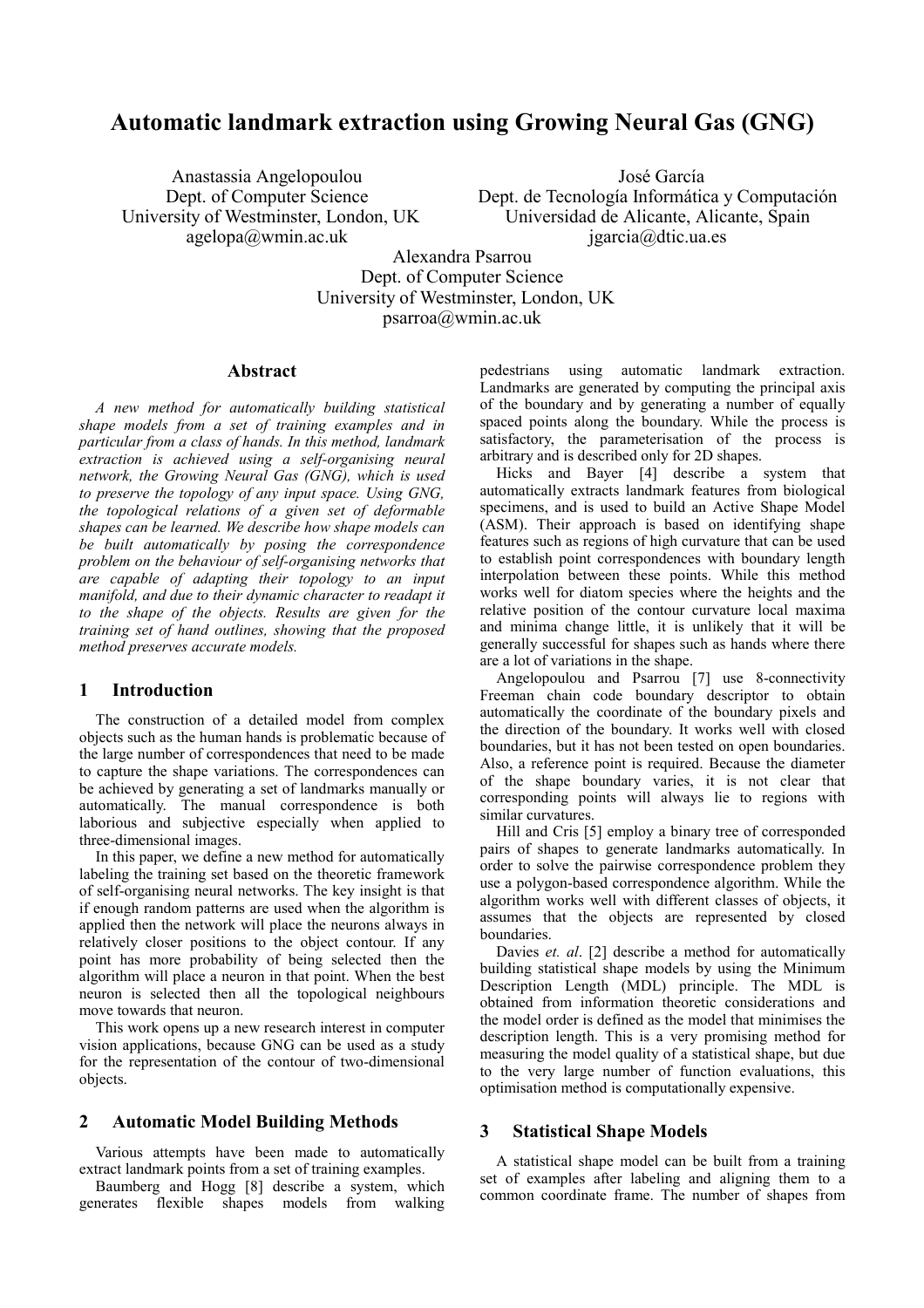the training set is denoted as  $\{S_i\}$  and *n* are the landmark coordinate points for each of the  $\{S_i\}$  shapes. The vector describing the *n* landmark points of the  ${S_i}$  shape in the training set is given as:

$$
\mathbf{x}_{i} = [x_{i_0}, x_{i_1}, x_{i_2}, \dots, x_{i_{n-1}}, y_{i_0}, y_{i_1}, y_{i_2}, \dots, y_{i_{n-1}}]^T
$$
 (1)

The data were aligned using the Generalised Procrustes Analysis algorithm [9]. The outcome of the alignment is *N*  aligned shapes  $\mathbf{X}_1, \mathbf{X}_2, \dots, \mathbf{X}_N$  with mean shape  $\overline{\mathbf{X}}$ . The modes of variation are defined by applying the principal component analysis (PCA) to the set. Each example is represented as a shape vector and the mean shape is given as:

$$
\overline{\mathbf{x}} = \frac{1}{N} \sum_{i=1}^{N} \mathbf{x}_i
$$
 (2)

The deviation from the mean is given by:

$$
d\mathbf{x}_{i} = \mathbf{x}_{i} - \mathbf{x} \tag{3}
$$

The covariance matrix of the *2n* x *2n* landmark points is:

$$
C_{\mathbf{x}} = \frac{1}{N} \sum_{i=1}^{N} d\mathbf{x}_i d\mathbf{x}_i^T
$$
 (4)

The modes of variation can be derived by applying an eigen-decomposition of the Covariance matrix  $C<sub>x</sub>$  such that:

$$
C_{x} \mathbf{p}_{i} = \lambda_{i} \mathbf{p}_{i} \tag{5}
$$

where  $\lambda_i$  ( $\lambda_i \geq \lambda_i + 1$ ) is the *i*<sup>th</sup> eigenvalue of  $C_x$ and  $\mathbf{p}_i$  is the associated  $i^{th}$  eigenvector. Most of the variation can be described by a small number of *t* modes*.* One method for calculating *t* is to calculate the sum of the  $\lambda_i$  and choose *t* such that:

$$
a(\lambda_{T} = \sum_{i=1}^{2n} \lambda_{i}) \leq \sum_{i=1}^{t} \lambda_{i}
$$
 (6)

where  $0 \le a \le 1$  will govern how much of the variation seen in the training set can be represented by a small number of *t* modes. Any shape in the training set can be approximated using the mean shape and a weighted sum of the principal components from the *t* modes.

$$
\mathbf{x} = \mathbf{\bar{x}} + \mathbf{P}_t \boldsymbol{\beta}_t \tag{7}
$$

where

$$
\mathbf{P}_t = (\mathbf{p}_1 \mathbf{p}_2 \dots \mathbf{p}_t) \tag{8}
$$

is the matrix of the first *t* eigenvectors and

$$
\beta_i = (\beta_1 \beta_2 ... \beta_i)^T \tag{9}
$$

is a vector of weights for each eigenvector. The weight vector describing the best approximation, can be found from:

$$
\beta_{t} = \mathbf{P}^{T}(\mathbf{x} - \mathbf{x}) \tag{10}
$$

To ensure that that above weight changes describe reasonable variations we restrict the weight  $\mathbf{b}$ , to the range:

$$
-3\sqrt{\lambda_i} \le \beta_i \le 3\sqrt{\lambda_i} \tag{11}
$$

where we see that most of the population is in the order

of 3**σ** from the mean. Finally, we obtain the data by adding the mean to the original data using the equation below:

$$
\beta' = \mathbf{\bar{x}} + (\mathbf{P}^T \mathbf{P}(\mathbf{x} - \mathbf{\bar{x}})) \tag{12}
$$

PCA has given the original shapes in terms of their differences and similarities. Since the variations can be performed with the most significant eigenvectors the dimensionality of the data is reduced and the variations are described with fewer variables. PCA works well as long as good correspondences exist. To obtain the correspondences and represent the contour of the hands the self-organising network GNG was used.

#### **4 Topology Learning**

#### **4.1 Growing neural gas (GNG)**

The Growing Neural Gas (GNG) [1] is an incremental neural model able to learn, as the other self-organizing networks do, the topological relations of a given set of input patterns by means of hebbian learning.

Unlike other methods, the incremental character of this model, avoids the necessity to previously specify the network size. On the contrary, from a minimal network size, a growth process takes place, which continues until an ending condition is fulfilled. Also, learning parameters are constant in time, in contrast to other methods whose learning falls basically in decaying parameters.

#### **4.2 Learning algorithm**

We consider a neural network as:

a set  $\mathcal N$  of nodes (neurons). Each neuron  $c \in \mathcal N$ 

has its associated reference vector  $w_c \in \Re^{d}$ . The

reference vectors can be regarded as positions in the input space of their corresponding neurons,

• a set *A* of edges (connections) between pairs of neurons. Those connections are not weighted and its purpose is to define the topological structure.

The GNG learning algorithm to approach the network to the input manifold is as follows:

- 1. Start with two neurons *a* and *b* at random positions  $w_a$  and  $w_b$  in  $\mathcal{R}_e^d$ .
- 2. Generate an input signal  $\xi$  according to a density function  $P(\xi)$ .
- 3. Find the nearest neuron (winner neuron)  $s_1$  and the second nearest  $s_2$ .
- 4. Increase the age of all the edges emanating from  $s<sub>j</sub>$ .
- 5. Add the squared distance between the input signal and the winner neuron to a counter error of  $S_1$ :

$$
\Delta error(s_1) = \left\| w_{s_1} - \xi \right\|^2 \qquad (13)
$$

6. Move the winner neuron  $s<sub>j</sub>$  and its topological neighbours (neurons connected to  $s<sub>1</sub>$ ) towards  $\xi$  by a learning step  $\varepsilon_w$  and  $\varepsilon_n$ , respectively, of the total distane: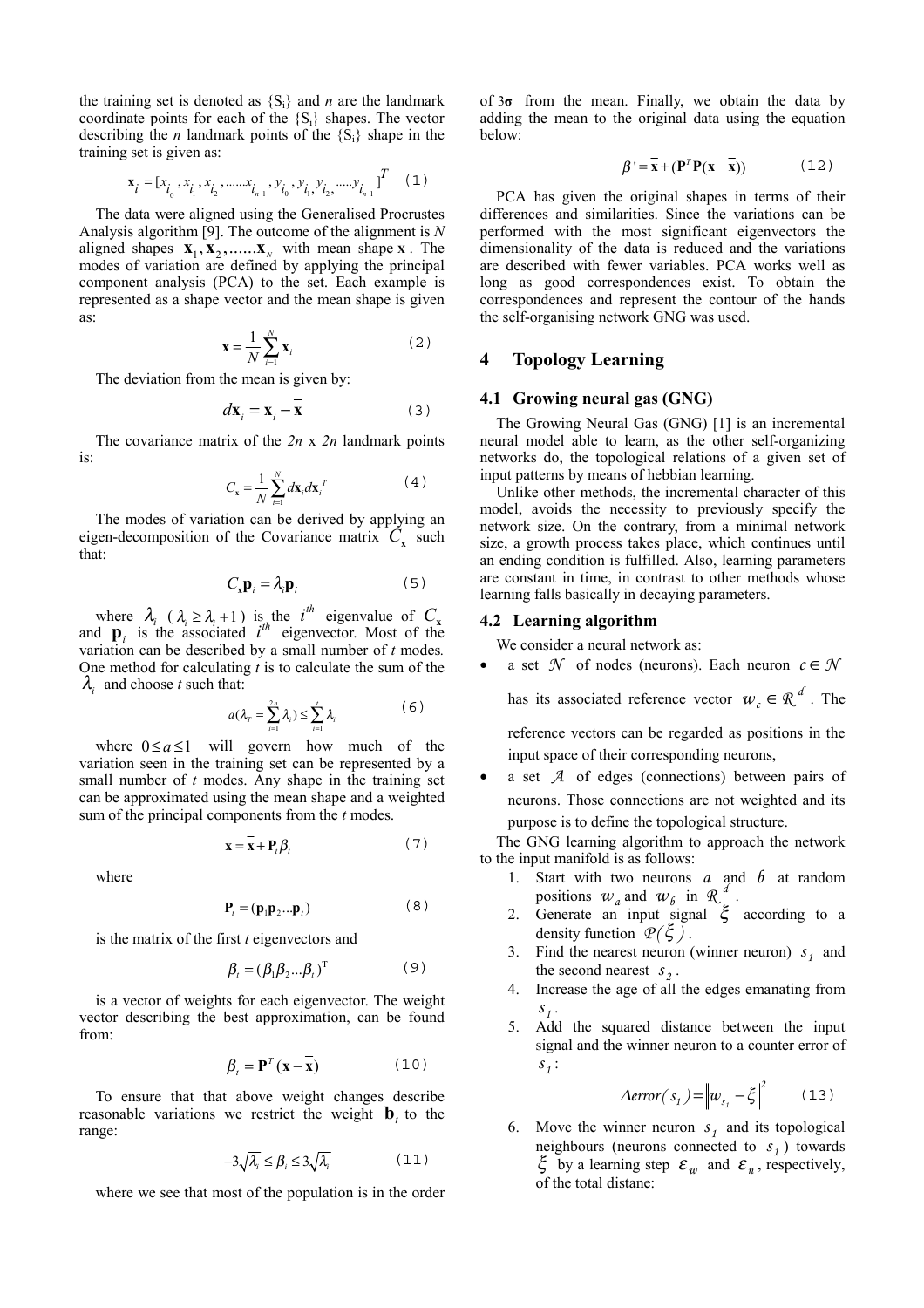$$
\Delta w_{s_1} = \mathcal{E}_w(\xi - w_{s_1}) \tag{14}
$$

$$
\Delta w_{s_n} = \varepsilon_n (\xi - w_{s_n}) \tag{15}
$$

- 7. If  $s_1$  and  $s_2$  are connected by an edge, set the age of this edge to 0. If it does not exist, create it.
- 8. Remove the edges larger than  $a_{max}$ . If this results in isolated neurons (without emanating edges), remove them as well.
- 9. Every certain number  $\lambda$  of input signals generated, insert a new neuron as follows:
	- Determine the neuron  $q$  with the maximum accumulated error.
	- Insert a new neuron  $r$  between  $q$  and its

further neighbour *f* :

$$
w_r = 0.5 \left( w_q + w_f \right) \tag{16}
$$

Insert new edges connecting the neuron  $r$ with neurons  $q$  and  $f$ , removing the old

edge between *q* and *f* .

• Decrease the error variables of neurons *q* and

*f* multiplying them with a constant  $\alpha$ . Initialize the error variable of *r* with the new value of the error variable of *q* and *f* .

- 10. Decrease all error variables by multiplying them with a constant  $\beta$ .
- 11. If the stopping criterion is not yet achieved, go to step 2.

#### **4.3 Characterising hand posture**

Given an image  $I(\mathfrak{X}, \mathfrak{Y}) \in \mathbb{R}$  of the object we perform the transformation  $\psi_{\nabla}(x, y) = \nabla (I(x, y))$  that associates to each one of the pixels its probability of belonging to the contour of the object. Figure 1 shows the transformation.



Figure 1. Image A represents original image in grey level, in B a threshold is applied that converts to B/W, and in C the contour is obtained

If we consider 
$$
\xi = (\chi, y)
$$
 and  $\mathcal{P}(\xi) = \psi_{\nabla}(\xi)$ , we

can apply the learning algorithm of the GNG to the image *I* , so that the network adapts its topology to the contours [3]. Figure 2 shows the adaptation process.



Figure 2. Adaptation process of the GNG

 Sometimes in the contour, if the fingers of the hand are too close wrong edges can be created between neurons that are located in different fingers (Figure 3). This problem is both fast and easy to solve by defining a rule to delete the edges drawn onto a part of the input space that does not belong to the contour, or by removing from the list of neurons created in the learning process all the inappropriate cycles produced.



Figure 3. Examples with "wrongly" obtained neurons model A and the applied corrections, model B

#### **4.4 Obtaining the contour and normalise**

When the learning process is finished, a set *N* of nodes (neurons) and a set *A* of edges (connections) between pairs of neurons are obtained representing the contour of the hand preserving its topology [6].

 The list of neurons and edges define a graph. To normalise the graph we must define a start point, for example the neuron on the left-bottom corner. Taking that neuron as the first we must follow the neighbours avoiding the cycles until all the neurons had been added to the new list.

If necessary we must apply a scale and a rotation to the list with respect to the centre of gravity of the list of neurons. We achieved the required alignment by applying a transformation T composed by a translation (tx,ty), rotation  $θ$ , and a scaling s:

$$
T\begin{pmatrix} x_i \\ y_i \end{pmatrix} = \begin{bmatrix} s(\cos\theta)x_i - s(\sin\theta)y_i \\ s(\sin\theta)x_i + s(\cos\theta)y_i \end{bmatrix} + \begin{bmatrix} t_x \\ t_y \end{bmatrix} \quad (17)
$$

The results of GNG reordering the neurons and the